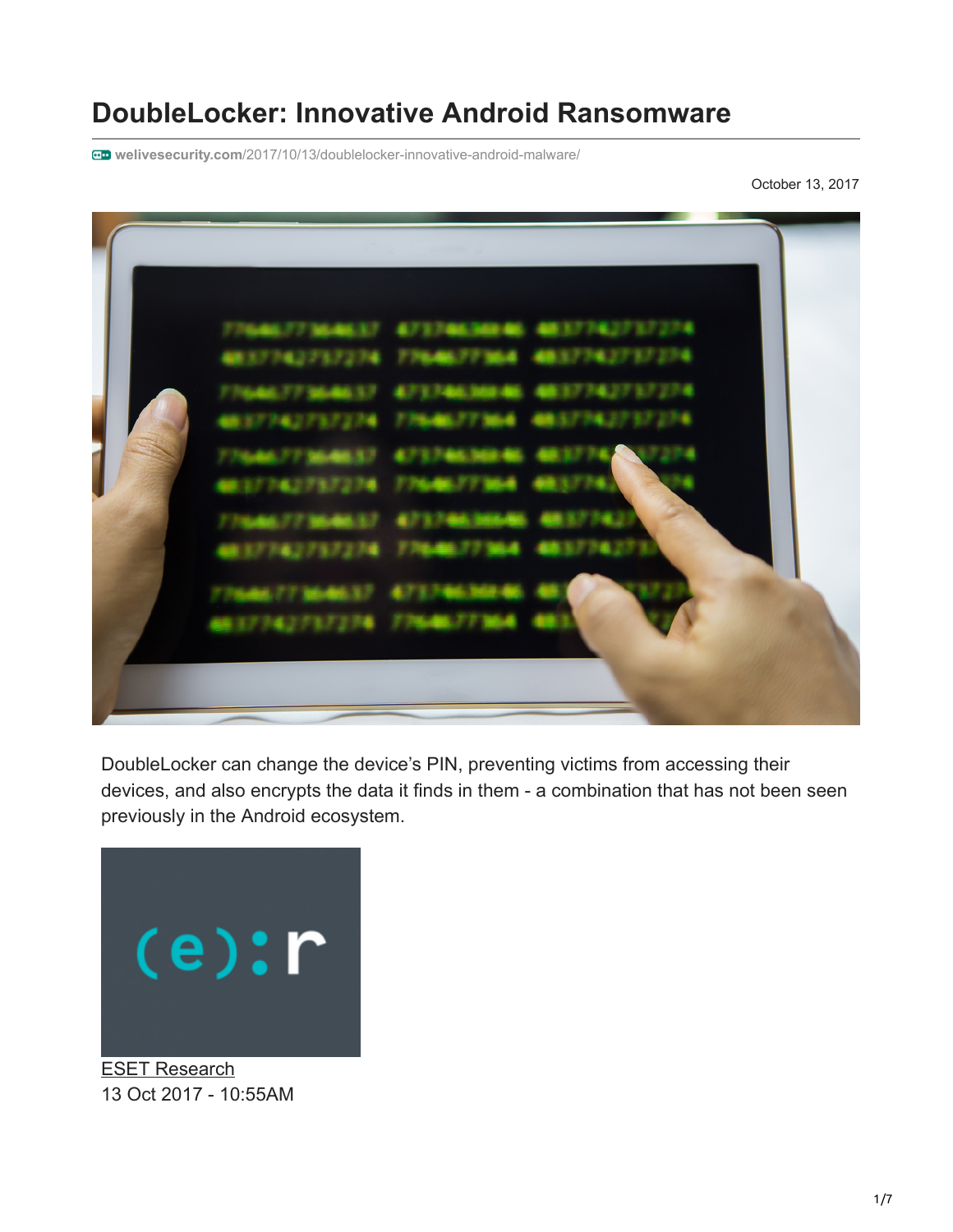DoubleLocker can change the device's PIN, preventing victims from accessing their devices, and also encrypts the data it finds in them – a combination that has not been seen previously in the Android ecosystem.

#### *ESET researchers have spotted the first-ever ransomware misusing Android accessibility services. On top of encrypting data, it also locks the device.*

Detected by ESET products as Android/DoubleLocker.A, the ransomware is based on the foundations [of a particular banking Trojan](https://news.drweb.com/show/?i=11381&lng=en), known for misusing accessibility services of the Android operating system. However, DoubleLocker doesn't have the functions related to harvesting users' banking credentials and wiping out their accounts. Instead, it has received two powerful tools for extorting money from its victims.

DoubleLocker can change the device's PIN, preventing victims from accessing their devices, and also encrypts the data it finds in them – a combination that has not been seen previously in the Android ecosystem.

"Given its banking malware roots, DoubleLocker may well be turned into what could be called ransom-bankers. Two-stage malware that first tries to wipe your bank or PayPal account and subsequently locks your device and data to request a ransom… Speculation aside, we spotted a test version of such a ransom-banker in the wild as long ago as May, 2017," comments Lukáš Štefanko, the ESET malware researcher who discovered DoubleLocker.

## **Distribution**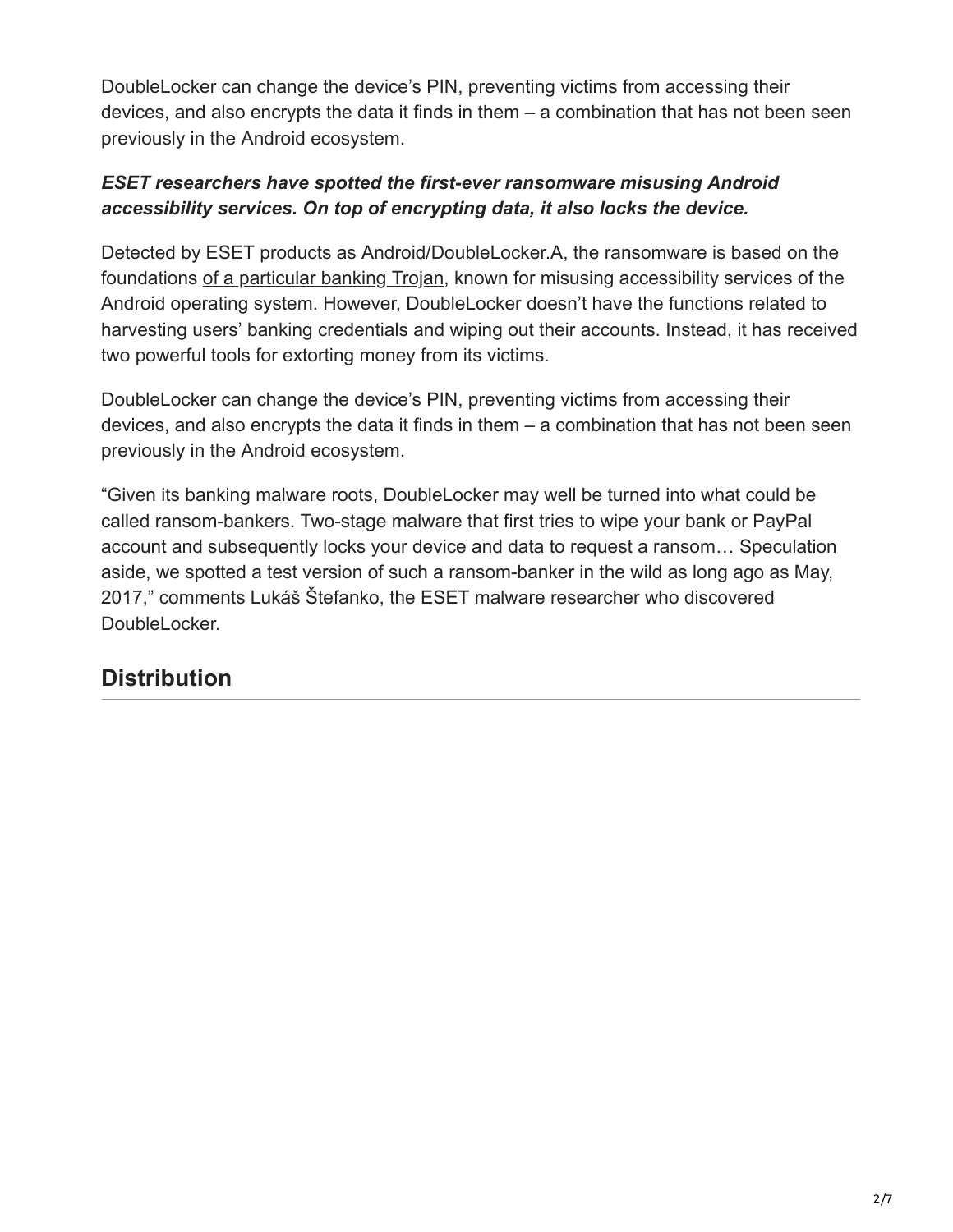

<https://youtu.be/odSWGPLEqt0>

DoubleLocker spreads in the very same way as its banking parent does. It is distributed mostly as a fake Adobe Flash Player through compromised websites.

Once launched, the app requests activation of the malware's accessibility service, named "Google Play Service". After the malware obtains the accessibility permissions, it uses them to activate device administrator rights and set itself as the default Home application, in both cases without the user's consent.

"Setting itself as a default home app – a launcher – is a trick that improves the malware's persistence. Whenever the user clicks on the home button, the ransomware gets activated and the device gets locked again. Thanks to using the accessibility service, the user doesn't know that they launch malware by hitting Home," explains Štefanko.

### **Locking both device and data**

DoubleLocker, once executed on the device, creates two reasons for the victims to pay.

First, it changes the device's PIN, effectively blocking the victim from using it. The new PIN is set to a random value which the attackes neither store nor send anywhere, so it's impossible for the user or a security expert to recover it. After the ransom is paid, the attacker can remotely reset the PIN and unlock the device.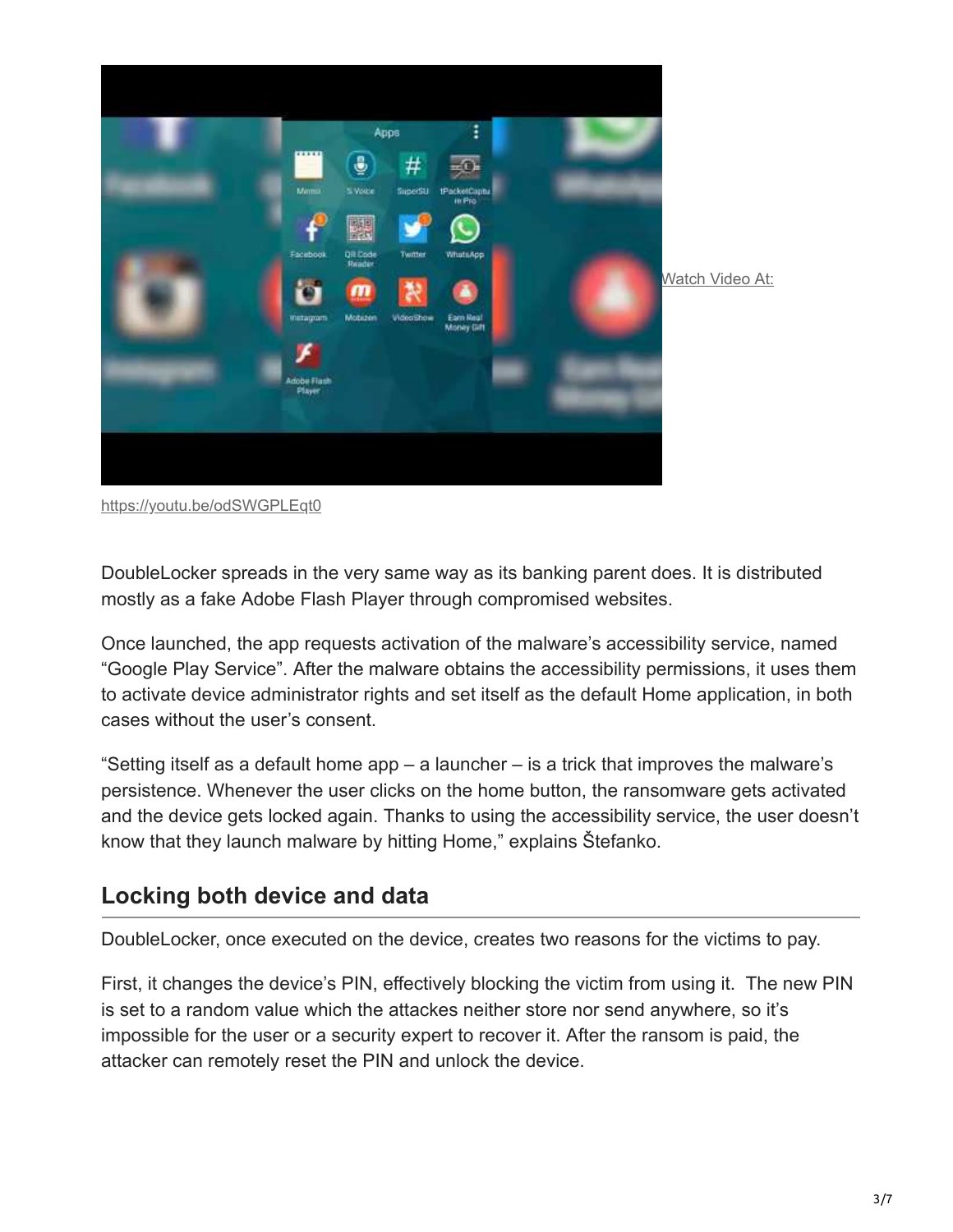Second, DoubleLocker encrypts all files from the device's primary storage directory. It utilizes the AES encryption algorithm, appending the extension ".cryeye". "The encryption is implemented properly, which means that, unfortunately, there is no way to recover the files without receiving the encryption key from the attackers," says Štefanko.

The ransom has been set to 0.0130 BTC (approximately USD 54 at time of writing) and the message highlights that it must be paid within 24 hours. However, if the ransom is not paid, the data will remain encrypted and will not be deleted.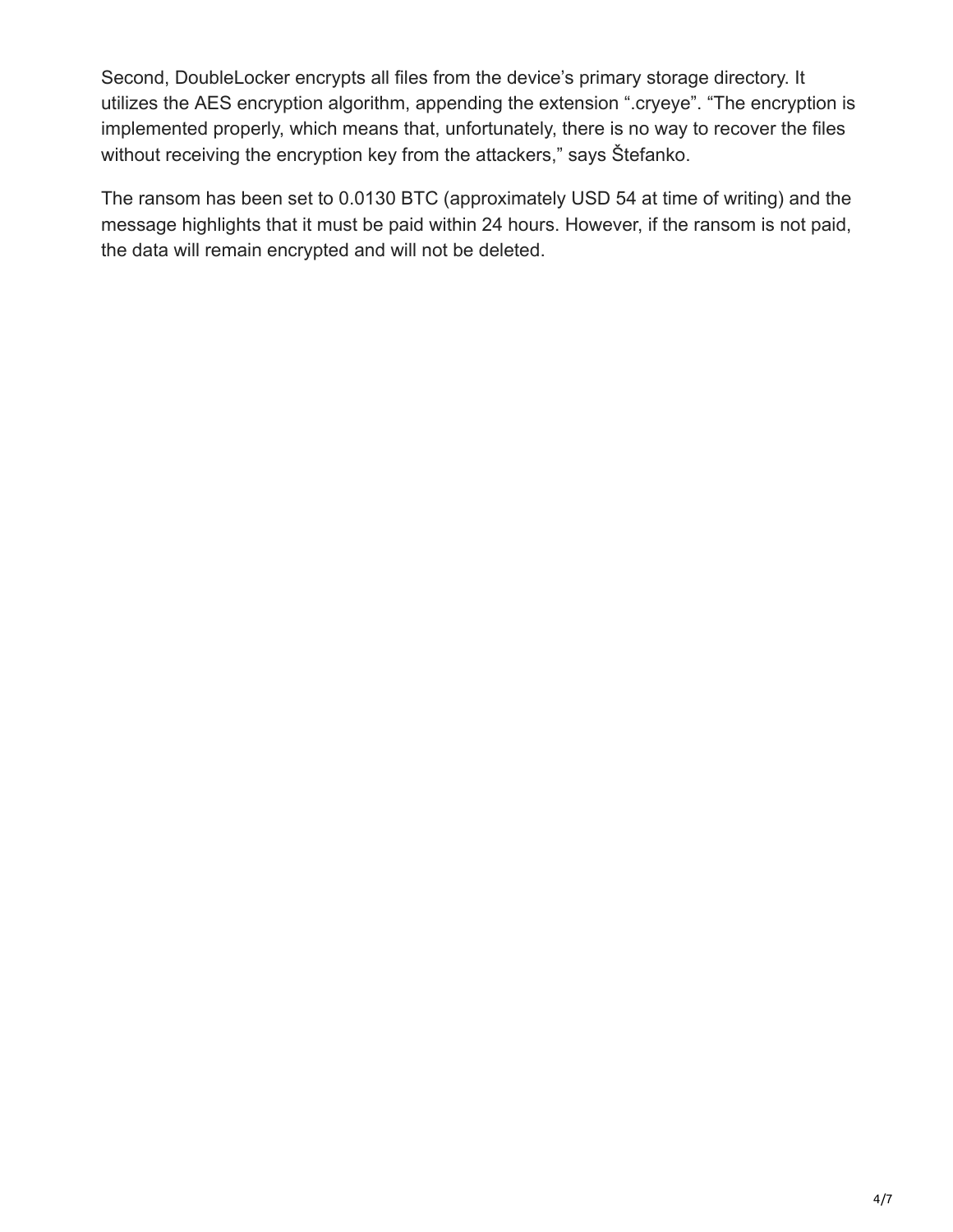

Figure 1: Encrypted files on a device compromised by with DoubleLocker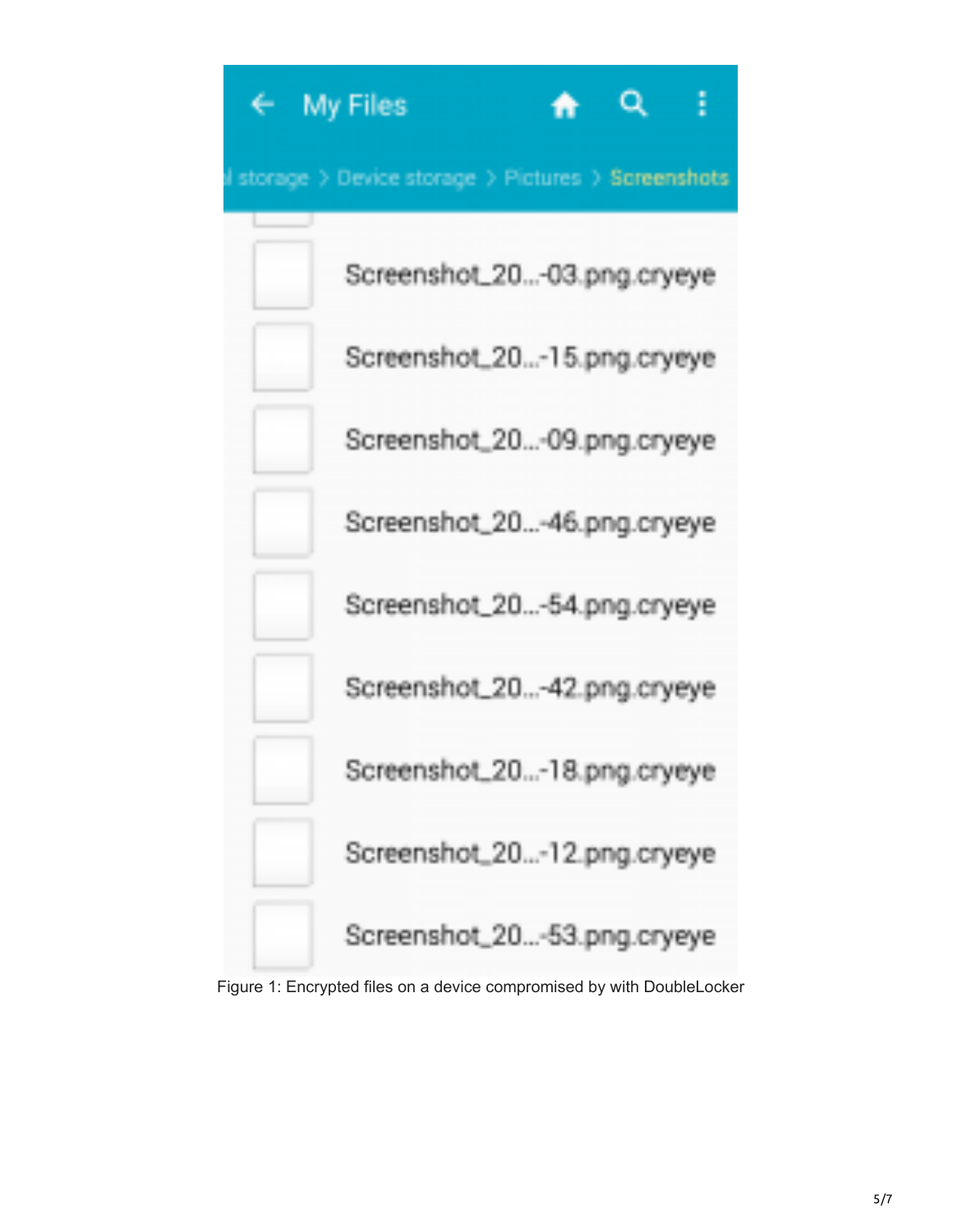



Figure 2: A part of the DoubleLocker ransom message

#### **How to get rid of it?**

In the ransom note, the user is warned against removing or otherwise blocking DoubleLocker: "Without [the software], you will never be able to get your original files back".